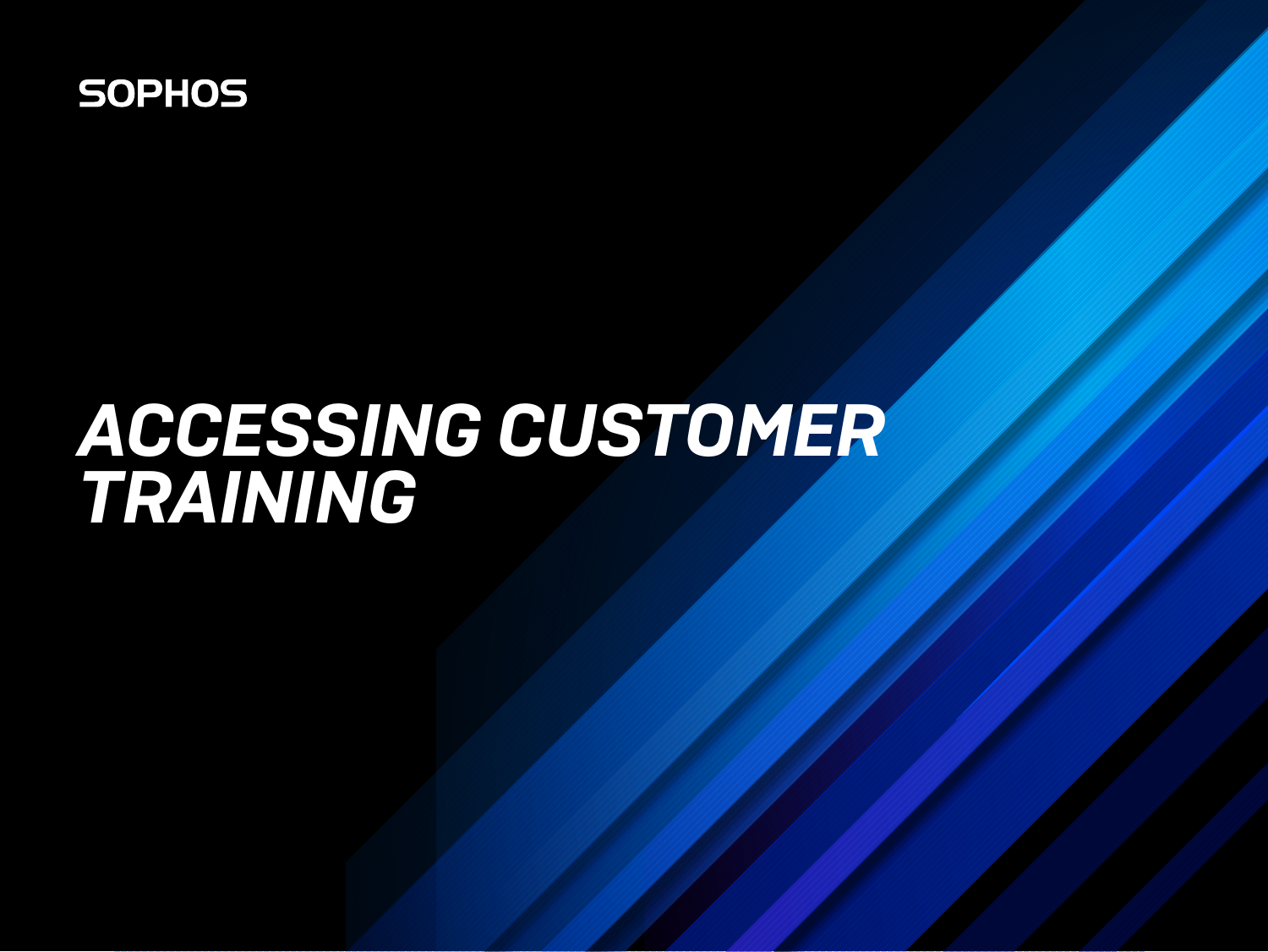

## Order Training

You can choose between E-learning and Classroom training. E-learning enables access to online course materials for self paced study, and includes access to the assessment and certification. Classroom training is instructor-led, and all materials will be provided, along with the assessment and certification.

Once a course has been ordered, the license schedule and voucher code will be emailed to you to use to access the course in the Training Portal.

#### Order training

| <b>SKU</b>                 | <b>SERVICE</b>                           |  |
|----------------------------|------------------------------------------|--|
| <b>E-Learning Training</b> |                                          |  |
| <b>TC1ZTSSEN</b>           | Endpoint (On-Prem)                       |  |
| <b>TC3ZTSSEN</b>           | <b>SG UTM</b>                            |  |
| <b>TC7ZTSSEN</b>           | Central Endpoint, Intercept X and Server |  |
| <b>TC8ZTSSEN</b>           | Sophos Firewall                          |  |
| <b>Classroom Training</b>  |                                          |  |
| CC1ZTCCAA                  | Endpoint (On-Prem)                       |  |
| CC3ZTCCAA                  | <b>SG UTM</b>                            |  |
| CC7ZTCCAA                  | Central Endpoint, Intercept X and Server |  |
| CC8ZTCCAA                  | Sophos Firewall                          |  |

#### Voucher code emailed

| <b>TC1ZTSSEN</b>                |
|---------------------------------|
| E-Learning, Administrator       |
| <b>EU Export Classification</b> |
| <b>US Export Classification</b> |
| 9AE50374-D5541-223              |
|                                 |



## Customer Training Portal

Go to s[ophos.com/customertraining](http://Sophos.com/customertraining) and log in with a Sophos ID, or create a new one.

#### Go to [sophos.com/customertraining](http://Sophos.com/customertraining)

|                                                                                   | <b>SOPHOS</b>   |           |
|-----------------------------------------------------------------------------------|-----------------|-----------|
| Sign in with your Sophos ID                                                       |                 |           |
| Email address                                                                     |                 | $\bullet$ |
| Password                                                                          |                 | a         |
| Sign In                                                                           |                 |           |
| Create Sophos ID<br><b>Create Sophos Central Trial</b>                            | Forgot Password |           |
| Legal Privacy Cookies LearnMore<br>@ 1997 - 2020 Sophos Ltd. All rights reserved. |                 |           |

#### Select from the list of available courses